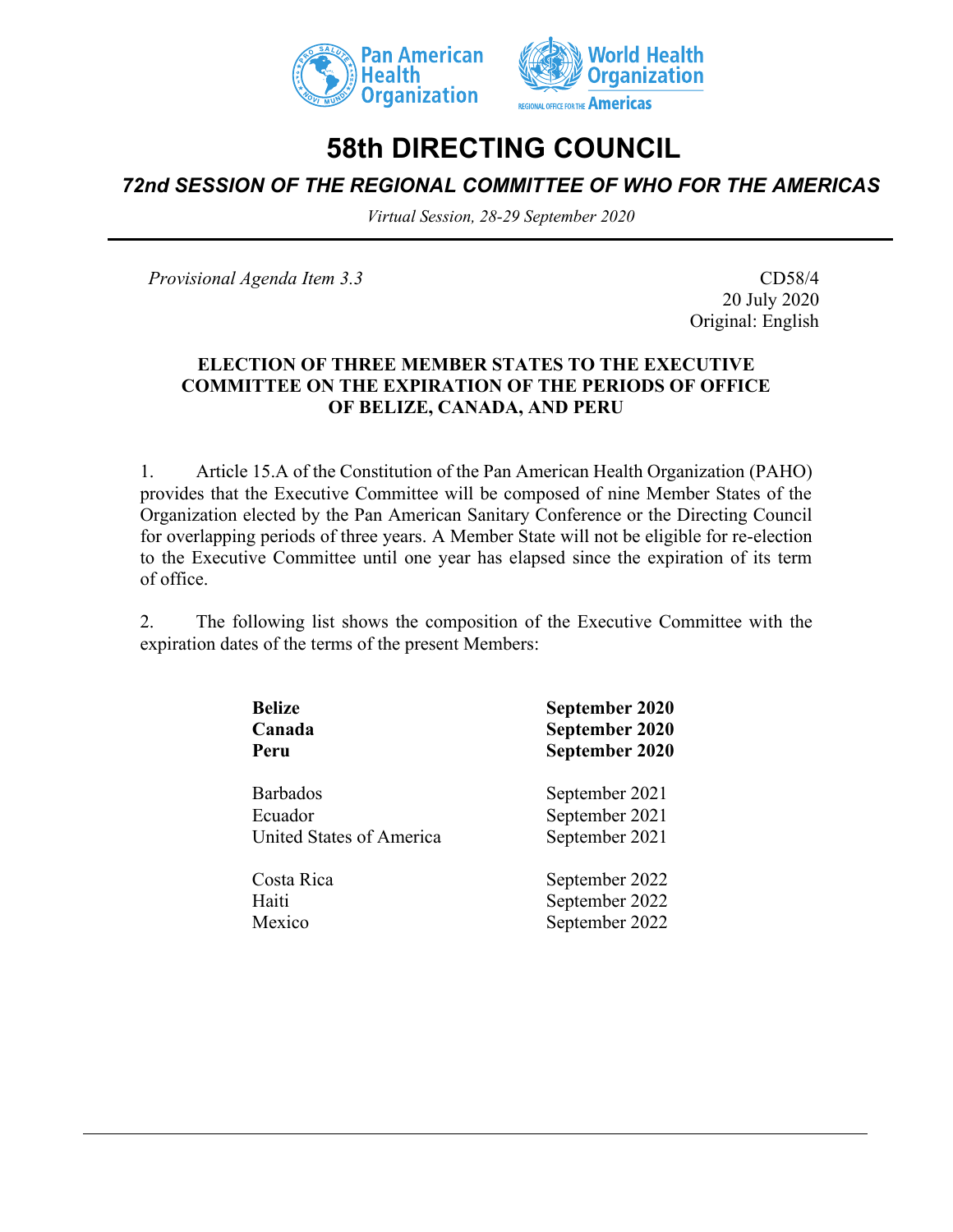3. It is incumbent upon the Council, in conformity with Article 4.D of the Constitution of PAHO, to elect the Member States to replace Belize, Canada, and Peru, whose periods of office on the Committee expire as of the close of this Directing Council.

4. For the information of the Council, the chart in Annex A shows the membership of the Executive Committee since 1997.

## **Action by the Directing Council**

5. Once three Member States have been elected, the Council is requested to consider adoption of the proposed resolution in Annex B.

Annexes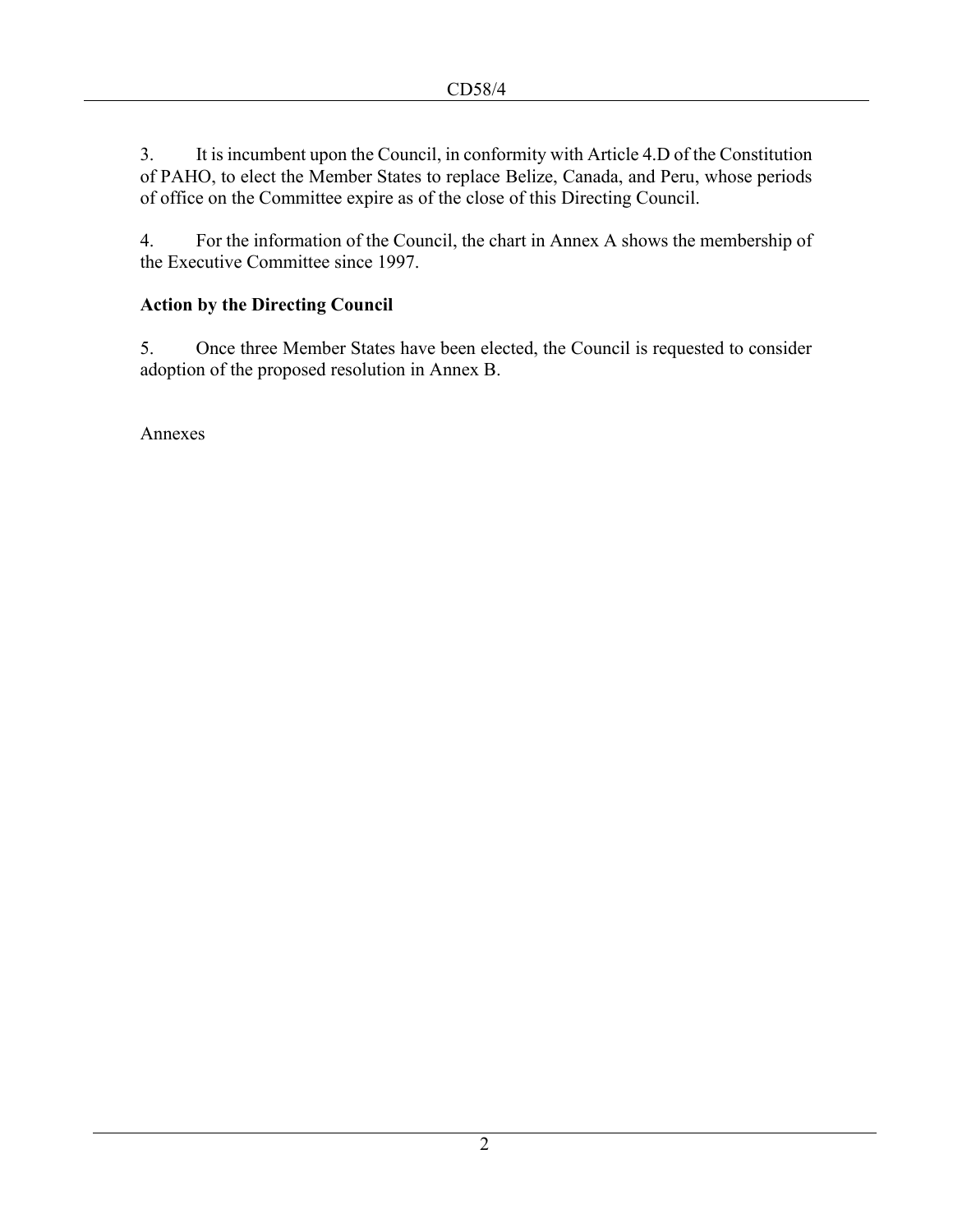### CD58/4 - ANNEX A

## **COMPOSITION OF THE EXECUTIVE COMMITTEE September 1997–September 2022**

| <b>COUNTRY</b>                                      | 2021<br>to<br>2022 | 2020<br>to<br>2021 | 2019<br>to<br>2020 | 2018<br>to<br>2019 | 2017<br>to<br>2018 | 2016<br>to<br>2017 | 2015<br>to<br>2016 | 2014<br>to<br>2015 | 2013<br>to<br>2014 | 2012<br>to<br>2013 | 2011<br>to<br>2012 | 2010<br>to<br>2011 | 2009<br>to<br>2010 | 2008<br>to<br>2009 | 2007<br>to<br>2008 | 2006<br>to<br>2007 | 2005<br>to<br>2006 | 2004<br>to<br>2005 | 2003<br>to<br>2004 | 2002<br>to<br>2003 | 2001<br>to<br>2002 | 2000<br>to<br>2001 | 1999<br>to<br>2000 | 1998<br>to<br>1999 | 1997<br>to<br>1998 |
|-----------------------------------------------------|--------------------|--------------------|--------------------|--------------------|--------------------|--------------------|--------------------|--------------------|--------------------|--------------------|--------------------|--------------------|--------------------|--------------------|--------------------|--------------------|--------------------|--------------------|--------------------|--------------------|--------------------|--------------------|--------------------|--------------------|--------------------|
| <b>ANTIGUA AND</b><br><b>BARBUDA</b>                |                    |                    |                    |                    |                    |                    |                    |                    |                    |                    |                    |                    |                    |                    |                    |                    |                    |                    |                    |                    |                    |                    |                    |                    |                    |
| <b>ARGENTINA</b>                                    |                    |                    |                    |                    |                    |                    |                    |                    |                    |                    |                    |                    |                    |                    |                    |                    |                    |                    |                    |                    |                    |                    |                    |                    |                    |
| <b>BAHAMAS</b>                                      |                    |                    |                    |                    |                    |                    |                    |                    |                    |                    |                    |                    |                    |                    |                    |                    |                    |                    |                    |                    |                    |                    |                    |                    |                    |
| <b>BARBADOS</b>                                     |                    |                    |                    |                    |                    |                    |                    |                    |                    |                    |                    |                    |                    |                    |                    |                    |                    |                    |                    |                    |                    |                    |                    |                    |                    |
| <b>BELIZE</b>                                       |                    |                    |                    |                    |                    |                    |                    |                    |                    |                    |                    |                    |                    |                    |                    |                    |                    |                    |                    |                    |                    |                    |                    |                    |                    |
| <b>BOLIVIA</b>                                      |                    |                    |                    |                    |                    |                    |                    |                    |                    |                    |                    |                    |                    |                    |                    |                    |                    |                    |                    |                    |                    |                    |                    |                    |                    |
| <b>BRAZIL</b>                                       |                    |                    |                    |                    |                    |                    |                    |                    |                    |                    |                    |                    |                    |                    |                    |                    |                    |                    |                    |                    |                    |                    |                    |                    |                    |
| <b>CANADA</b>                                       |                    |                    |                    |                    |                    |                    |                    |                    |                    |                    |                    |                    |                    |                    |                    |                    |                    |                    |                    |                    |                    |                    |                    |                    |                    |
| <b>CHILE</b>                                        |                    |                    |                    |                    |                    |                    |                    |                    |                    |                    |                    |                    |                    |                    |                    |                    |                    |                    |                    |                    |                    |                    |                    |                    |                    |
| <b>COLOMBIA</b>                                     |                    |                    |                    |                    |                    |                    |                    |                    |                    |                    |                    |                    |                    |                    |                    |                    |                    |                    |                    |                    |                    |                    |                    |                    |                    |
| <b>COSTA RICA</b>                                   |                    |                    |                    |                    |                    |                    |                    |                    |                    |                    |                    |                    |                    |                    |                    |                    |                    |                    |                    |                    |                    |                    |                    |                    |                    |
| <b>CUBA</b>                                         |                    |                    |                    |                    |                    |                    |                    |                    |                    |                    |                    |                    |                    |                    |                    |                    |                    |                    |                    |                    |                    |                    |                    |                    |                    |
| <b>DOMINICA</b>                                     |                    |                    |                    |                    |                    |                    |                    |                    |                    |                    |                    |                    |                    |                    |                    |                    |                    |                    |                    |                    |                    |                    |                    |                    |                    |
| <b>DOMINICAN</b><br><b>REPUBLIC</b>                 |                    |                    |                    |                    |                    |                    |                    |                    |                    |                    |                    |                    |                    |                    |                    |                    |                    |                    |                    |                    |                    |                    |                    |                    |                    |
| <b>ECUADOR</b>                                      |                    |                    |                    |                    |                    |                    |                    |                    |                    |                    |                    |                    |                    |                    |                    |                    |                    |                    |                    |                    |                    |                    |                    |                    |                    |
| <b>EL SALVADOR</b>                                  |                    |                    |                    |                    |                    |                    |                    |                    |                    |                    |                    |                    |                    |                    |                    |                    |                    |                    |                    |                    |                    |                    |                    |                    |                    |
| <b>GRENADA</b>                                      |                    |                    |                    |                    |                    |                    |                    |                    |                    |                    |                    |                    |                    |                    |                    |                    |                    |                    |                    |                    |                    |                    |                    |                    |                    |
| <b>GUATEMALA</b>                                    |                    |                    |                    |                    |                    |                    |                    |                    |                    |                    |                    |                    |                    |                    |                    |                    |                    |                    |                    |                    |                    |                    |                    |                    |                    |
| <b>GUYANA</b>                                       |                    |                    |                    |                    |                    |                    |                    |                    |                    |                    |                    |                    |                    |                    |                    |                    |                    |                    |                    |                    |                    |                    |                    |                    |                    |
| <b>HAITI</b>                                        |                    |                    |                    |                    |                    |                    |                    |                    |                    |                    |                    |                    |                    |                    |                    |                    |                    |                    |                    |                    |                    |                    |                    |                    |                    |
| <b>HONDURAS</b>                                     |                    |                    |                    |                    |                    |                    |                    |                    |                    |                    |                    |                    |                    |                    |                    |                    |                    |                    |                    |                    |                    |                    |                    |                    |                    |
| <b>JAMAICA</b>                                      |                    |                    |                    |                    |                    |                    |                    |                    |                    |                    |                    |                    |                    |                    |                    |                    |                    |                    |                    |                    |                    |                    |                    |                    |                    |
| <b>MEXICO</b>                                       |                    |                    |                    |                    |                    |                    |                    |                    |                    |                    |                    |                    |                    |                    |                    |                    |                    |                    |                    |                    |                    |                    |                    |                    |                    |
| <b>NICARAGUA</b>                                    |                    |                    |                    |                    |                    |                    |                    |                    |                    |                    |                    |                    |                    |                    |                    |                    |                    |                    |                    |                    |                    |                    |                    |                    |                    |
| <b>PANAMA</b>                                       |                    |                    |                    |                    |                    |                    |                    |                    |                    |                    |                    |                    |                    |                    |                    |                    |                    |                    |                    |                    |                    |                    |                    |                    |                    |
| <b>PARAGUAY</b>                                     |                    |                    |                    |                    |                    |                    |                    |                    |                    |                    |                    |                    |                    |                    |                    |                    |                    |                    |                    |                    |                    |                    |                    |                    |                    |
| PERU                                                |                    |                    |                    |                    |                    |                    |                    |                    |                    |                    |                    |                    |                    |                    |                    |                    |                    |                    |                    |                    |                    |                    |                    |                    |                    |
| <b>SAINT KITTS AND</b><br><b>NEVIS</b>              |                    |                    |                    |                    |                    |                    |                    |                    |                    |                    |                    |                    |                    |                    |                    |                    |                    |                    |                    |                    |                    |                    |                    |                    |                    |
| <b>SAINT LUCIA</b>                                  |                    |                    |                    |                    |                    |                    |                    |                    |                    |                    |                    |                    |                    |                    |                    |                    |                    |                    |                    |                    |                    |                    |                    |                    |                    |
| <b>SAINT VINCENT &amp;</b><br><b>THE GRENADINES</b> |                    |                    |                    |                    |                    |                    |                    |                    |                    |                    |                    |                    |                    |                    |                    |                    |                    |                    |                    |                    |                    |                    |                    |                    |                    |
| <b>SURINAME</b>                                     |                    |                    |                    |                    |                    |                    |                    |                    |                    |                    |                    |                    |                    |                    |                    |                    |                    |                    |                    |                    |                    |                    |                    |                    |                    |
| <b>TRINIDAD AND</b><br><b>TOBAGO</b>                |                    |                    |                    |                    |                    |                    |                    |                    |                    |                    |                    |                    |                    |                    |                    |                    |                    |                    |                    |                    |                    |                    |                    |                    |                    |
| <b>UNITED STATES OF</b><br><b>AMERICA</b>           |                    |                    |                    |                    |                    |                    |                    |                    |                    |                    |                    |                    |                    |                    |                    |                    |                    |                    |                    |                    |                    |                    |                    |                    |                    |
| <b>URUGUAY</b>                                      |                    |                    |                    |                    |                    |                    |                    |                    |                    |                    |                    |                    |                    |                    |                    |                    |                    |                    |                    |                    |                    |                    |                    |                    |                    |
| <b>VENEZUELA</b>                                    |                    |                    |                    |                    |                    |                    |                    |                    |                    |                    |                    |                    |                    |                    |                    |                    |                    |                    |                    |                    |                    |                    |                    |                    |                    |